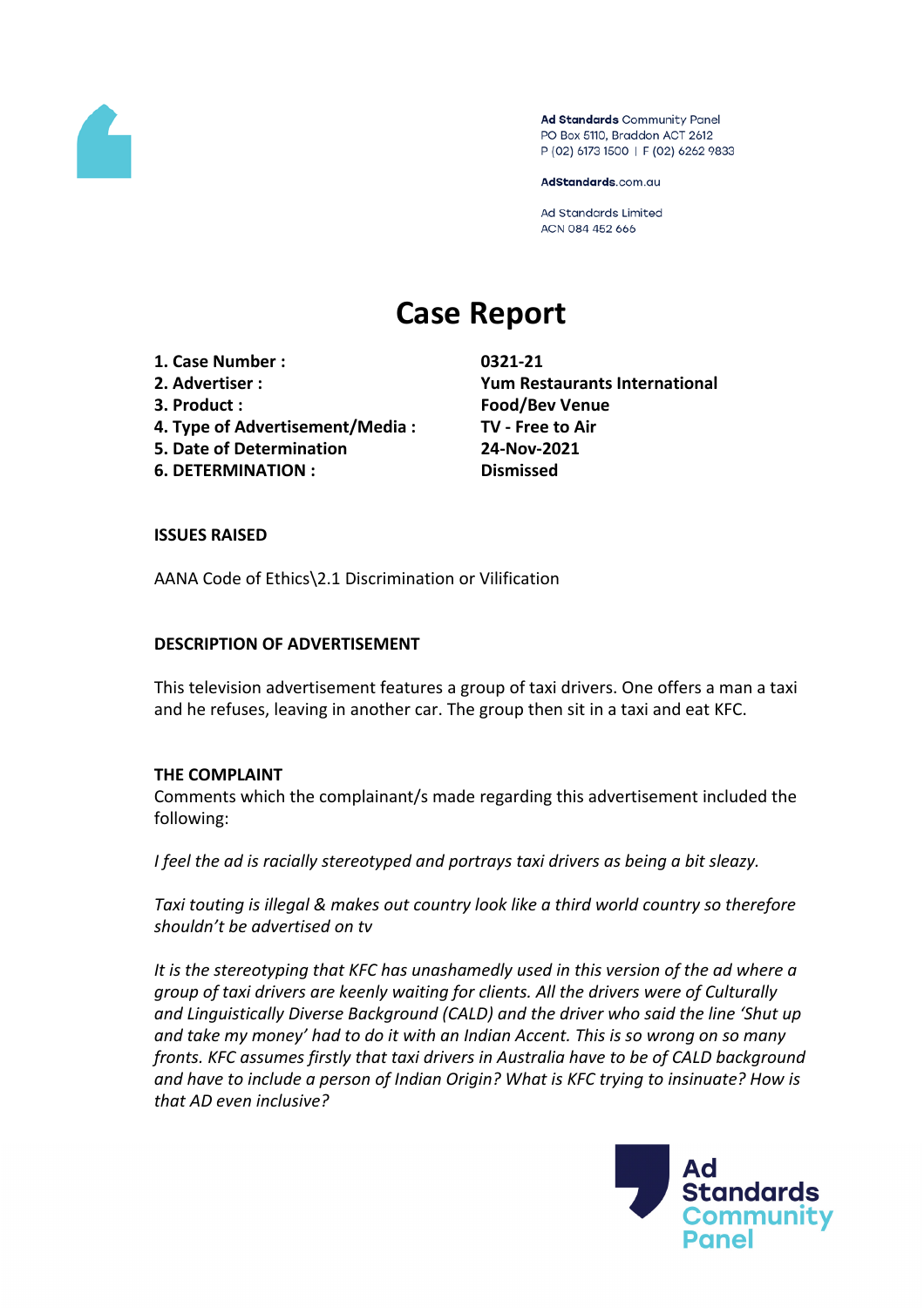

### **THE ADVERTISER'S RESPONSE**

Comments which the advertiser made in response to the complainant/s regarding this advertisement include the following:

#### *Section 2.0: Taxi Touting*

*The Advertisement opens on a typical late night scenario with a man leaving a venue in a rush to get home. There are a group of taxi drivers parked in a taxi cab rank marked as a 'Taxi Zone'. The protagonist highlights that he is available as is common taxi rank etiquette with the expectation that the customer take the first cab off the rank. However, the man choses to walk past and get in to a different taxi. The Advertisement is light hearted take on the on the growing competition between registered taxi companies and other ride-share services.*

*The protagonist is disappointed at first with the loss of a potential customer and fare but this quickly dissipates when he is distracted by the Advertisement and the Wicked Wing promotion. The act of eating KFC with his fellow taxi drivers shows that enjoying KFC can be the catalyst to alleviate a disappointing situation and the Advertisement ends with the taxi drivers enjoying themselves.*

#### *Section2.1: Discrimination or vilification based on race*

*The Advertisement was cast to represent a range of races and features a mixed-raced protagonist and multiple taxi drivers from varying ethnicities. Different nationalities were specifically chosen to highlight humorous or positive stereotypes commonly found in this industry. There are no negative or derogatory behaviours shown in relation to the taxi drivers or any other characters.*

*The taxi drivers are not depicted as behaving in any way which portrays bigotry, intolerance or unfavourable treatment towards any of the characters because of their race, ethnicity, nationality, sex, age, religion or political belief.*

*There are also no behaviours shown which intend to humiliate, intimidate or incite hatred or contempt for any of the characters because of their race, ethnicity, nationality, sex, age, religion or political belief.*

*The Advertisement does not discriminate or vilify the taxi drivers in any way including on account of race, ethnicity or nationality and complies with section 2.1 of the Code of Ethics.*

*Australian Association of National Advertisers Code of Ethics (Code of Ethics) With respect to section 2 of the Code of Ethics, I note that the Advertisement:*

- *does not employ sexual appeal in a way that is exploitative or degrading of any individual or group of people (section 2.2);*
- *does not present or portray violence in any way (section 2.3);*
- *does not depict or treat sex, sexuality and nudity in any way nor without sensitivity to the relevant audience (section 2.4);*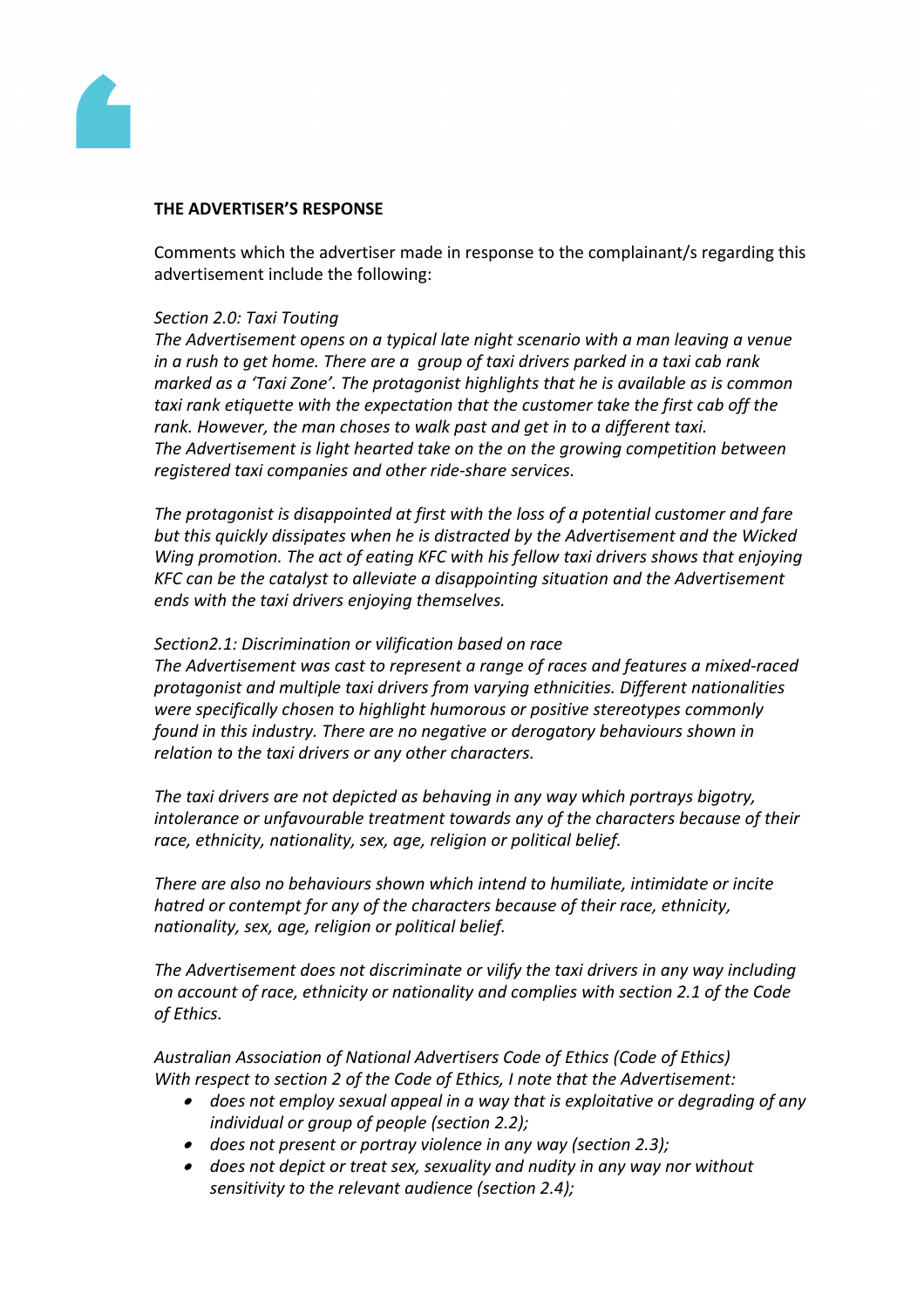

- *does not use language which is inappropriate in the circumstances (section 2.5); and*
- *the Advertisement is clearly distinguishable as an advert and uses KFC branding to that effect (section 2.7).*

*Therefore, for the reasons outlined above, KFC believes that the Advertisement complies with section 2.0 and 2.1 of the Code of Ethics.*

*We trust this addresses the Complainant's concerns.*

## **THE DETERMINATION**

The Ad Standards Community Panel (the Panel) considered whether this advertisement breaches Section 2 of the AANA Code of Ethics (the Code).

The Panel noted the complainants' concern that the advertisement:

- Is racially stereotyped and offensive
- Portrays taxi drivers as sleazy
- Depicts taxi touting.

The Panel reviewed the advertisement and noted the advertiser's response.

The Panel first considered the concern that the advertisement depicts taxi touting. The Panel noted that touting refers to drivers soliciting fares where it's not permitted, or people who are not registered to provide commercial passenger vehicle services soliciting fares. The Panel considered that the taxis depicted in the advertisement are clearly marked and appear to be in a rank, and there is no indication that they are not permitted to offer their services.

The Panel noted a concern that the advertisement depicts taxi drivers as sleazy. The Panel noted that occupation is not a category under Section 2.1 of the Code, and as such these complaints do not raise an issue which can be considered under the Code (and in any case did not agree).

**Section 2.1: Advertising or Marketing Communication shall not portray people or depict material in a way which discriminates against or vilifies a person or section of the community on account of race, ethnicity, nationality, gender, age, sexual preference, religion, disability, mental illness or political belief.**

The Panel noted the AANA Practice Note which provides guidance on the meaning of:

- · Discrimination unfair or less favourable treatment
- · Vilification humiliates, intimidates, incites hatred, contempt or ridicule
- Race viewed broadly this term includes colour, descent or ancestry, ethnicity, nationality, and includes, for example, ideas of ethnicity covering people of Jewish or Muslim origin.